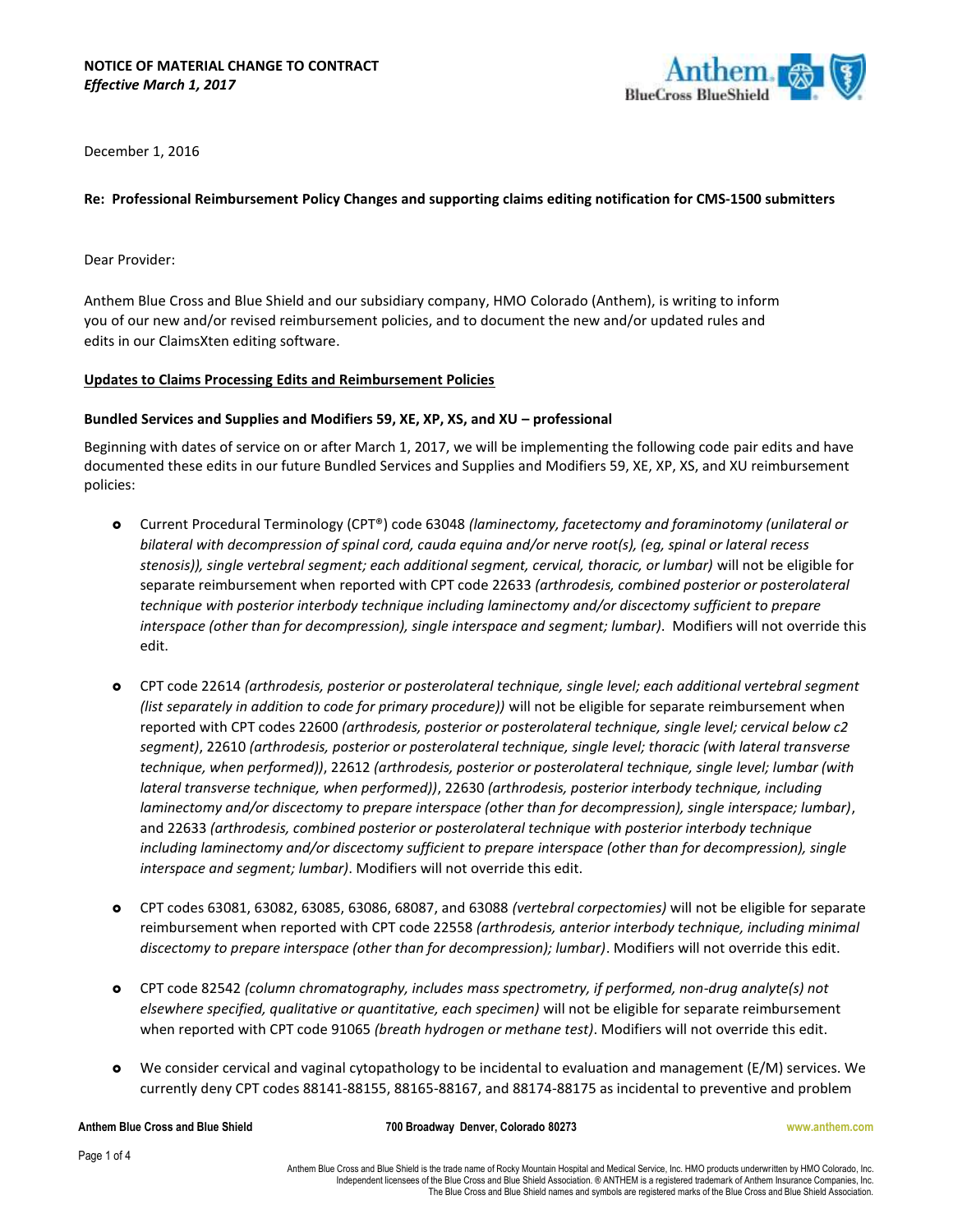oriented E/M services identified by such CPT codes as 99381-99397 and 99201-99215 when reported by the same provider for the same patient on the same date of service. Based on our current edit, we are adding HCPCS codes G0101, G0402, G0438, G0439, S0610 and S0612 *(screening exams, preventive exams, and wellness exams)* as additional support codes that cervical and vaginal cytopathology will not be eligible for separate reimbursement. Modifiers will not override the edit.

- Taking guidance from the February 2016 *CPT Assistant* which states that train-of-four monitoring is bundled with the intraoperative neuromonitoring and should not be separately reported, we are adding an edit that CPT code 95937 (neuromuscular junction testing (repetitive stimulation, paired stimuli), each nerve, any 1 method) will not be eligible for separate reimbursement when reported with CPT codes 95940 *(continuous intraoperative neurophysiology monitoring in the operating room, one on one monitoring requiring personal attendance, each 15 minutes)*, 95941 *(continuous intraoperative neurophysiology monitoring, from outside the operating room (remote or nearby) or for monitoring of more than one case while in the operating room, per hour)*, and G0453 *(continuous intraoperative neurophysiology monitoring, from outside the operating room (remote or nearby), per patient, (attention directed exclusively to one patient) each 15 minutes)*. Modifiers will not override these edits.
- Our current edit denies 76942 *(ultrasonic guidance for needle placement (eg, biopsy, aspiration, injection, localization device), imaging supervision and interpretation)* as incidental when reported with 76882 *(ultrasound, extremity, nonvascular, real-time with image documentation; limited, anatomic specific)*.

Based on our interpretation of CPT guidelines that state "Ultrasound guidance procedures also require permanently recorded images of the site to be localized, as well as a documented description of the localization process, either separately or within the report of the procedure for which the guidance is utilized. Use of ultrasound, without thorough evaluation of organ(s), or anatomic region, image documentation, and final, written report, is not separately reportable", we are updating our edit and will deny 76882 when reported with 76942. Modifiers will not override the edit.

Also, please note that we will be moving our Section 1 code table from our Bundled Services and Supplies policy to a separate document.

# **Frequency Editing – professional**

Beginning with dates of service on or after March 1, 2017, we will be implementing the following frequency limits:

- We consider HCPCS code(s) H0020 *(alcohol and/or drug services; methadone administration and/or service (provision of the drug by a licensed program))* and H0022 *(alcohol and/or drug intervention service (planned facilitation))* to be "per day" services. Therefore, we will apply a frequency limit of one per date of service to HCPCS codes H0020 and H0022. Modifiers will not override the frequency limit.
- We will apply a frequency limit of one per date of service to CPT code 49185 *(sclerotherapy of a fluid collection (eg, lymphocele, cyst, or seroma), percutaneous, including contrast injection(s), sclerosant injection(s), diagnostic study, imaging guidance (eg, ultrasound, fluoroscopy) and radiological supervision and interpretation when performed)*. This limit is based on our interpretation of CPT parenthetical instruction and the March 2016 *CPT® Assistant Q&A* which state "49185 may only be reported once per day for the treatment of multiple interconnected lesions via single access." Modifiers will not override the frequency limit.
- **o** Based on Center for Disease Control and Prevention (CDC) recommendation, we will apply a frequency limit of three per date of service to CPT codes 87491 *(Chlamydia trachomatis, amplified probe technique)* and 87591 *(Neisseria gonorrhoeae, amplified probe technique)*.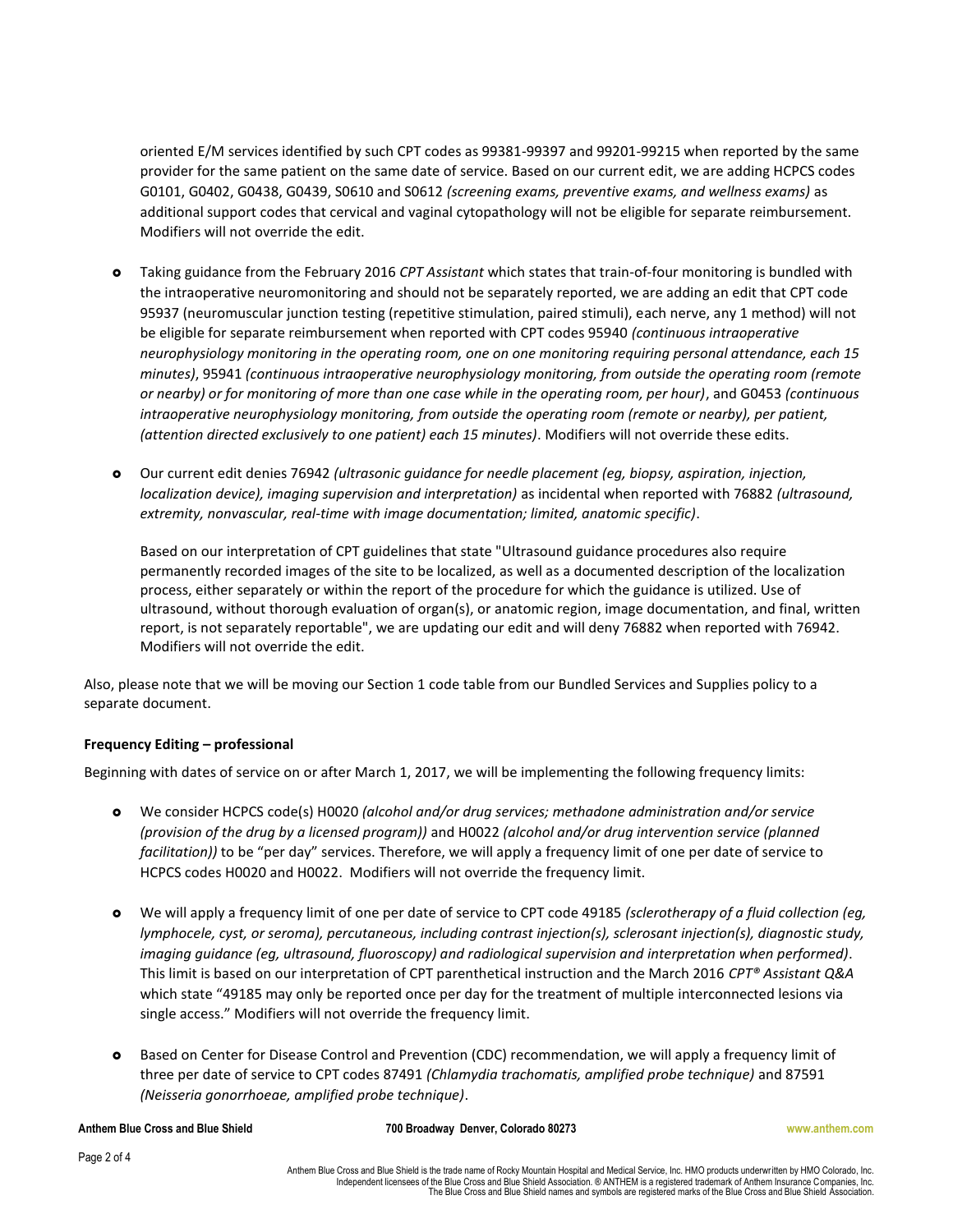# **Modifiers 59, XE, XP, XS, and XU – professional**

Beginning with dates of service on or after March 1, 2017, modifiers will no longer override the following edits:

Our current edit denies 22612 *(arthrodesis, posterior or posterolateral technique, single level; lumbar (with lateral transverse technique, when performed))* when reported with 22633 *(arthrodesis, combined posterior or posterolateral technique with posterior interbody technique including laminectomy and/or discectomy sufficient to prepare interspace (other than for decompression), single interspace and segment; lumbar)*. Based on CPT instruction that states to not report 22633 with 22612. Modifiers will no longer override the edit.

Our current edit denies 63048 *(laminectomy, facetectomy and foraminotomy (unilateral or bilateral with decompression of spinal cord, cauda equina and/or nerve root[s], [eg, spinal or lateral recess stenosis]), single vertebral segment; each additional segment, cervical, thoracic, or lumbar (List separately in addition to code for primary procedure)* when reported with 22630 *(arthrodesis, posterior interbody technique, including laminectomy and/or discectomy to prepare interspace (other than for decompression), single interspace; lumbar)*. We consider this correct coding; therefore, modifiers will not override the denial.

Our current edit denies CPT code 76942 *(ultrasonic guidance for needle placement (eg, biopsy, aspiration, injection, localization device), imaging supervision and interpretation)* as incidental to 76881 *(ultrasound, extremity, nonvascular, real-time with image documentation; complete)*. We consider this to be correct coding; therefore, modifiers will not override the denial.

Our current edit denies CPT code 42950 *(pharyngoplasty (plastic or reconstructive operation on pharynx)* as mutually exclusive to CPT code 15757 *(free skin flap with microvascular anastomosis), when a free flap is used to reconstruct both a neck and tongue defect (after laryngectomy or glossectomy)*. We consider this to be correct coding; therefore, modifiers will not override the edit.

Our current edit denies CPT code 27275 *(manipulation, hip joint, requiring general anesthesia)* as incidental to procedures 27093 *(injection procedure for hip arthrography; without anesthesia)* and 27095 *(injection procedure for hip arthrography; with anesthesia)*. We consider this correct coding; therefore, modifiers will not override the edits.

# **Reimbursement Policies are available on our secure provider portal, ProviderAccess:**

The new and/or updated policies will be available online December 1, 2016. All professional Reimbursement Policies are located on our secure provider portal, ProviderAccess. Please go to **anthem.com**, and select the **Provider** link in the top center of the page. Select **Colorado** from the drop down list, and **enter**. From the **Provider Home** page, go to the **ProviderAccess Login** tout (blue box on the left side of the page), and select **Medical** from the drop down list and click on the **login** button.

Once logged into ProviderAccess, from the **Overview** tab, under the **Policies and Procedures** section, select the link titled "**View Professional Reimb & Admin Policies**". From the Anthem's Professional Reimbursement and Administrative Policies overview page, select **Continue**. Select link titled "**Anthem's Professional Reimbursement & Administrative Policies – By Type**", then select the **Reimbursement** link, and next the Policy you would like to view.

## **Clear Claim Connection**

On the date the new edit becomes effective, Clear Claim Connection, our web-based editing tool, will be updated to incorporate the new editing rules outlined above and will include an interface that will allow you to view the clinical rationale for the edit when you enter claim scenarios. If you have not used Clear Claim Connection previously, we would like to take this opportunity to encourage you to access this user-friendly tool to explore the ClaimsXten edits. Clear Claim

Anthem Blue Cross and Blue Shield is the trade name of Rocky Mountain Hospital and Medical Service, Inc. HMO products underwritten by HMO Colorado, Inc. Independent licensees of the Blue Cross and Blue Shield Association. ® ANTHEM is a registered trademark of Anthem Insurance Companies, Inc.<br>The Blue Cross and Blue Shield names and symbols are registered marks of the Blue